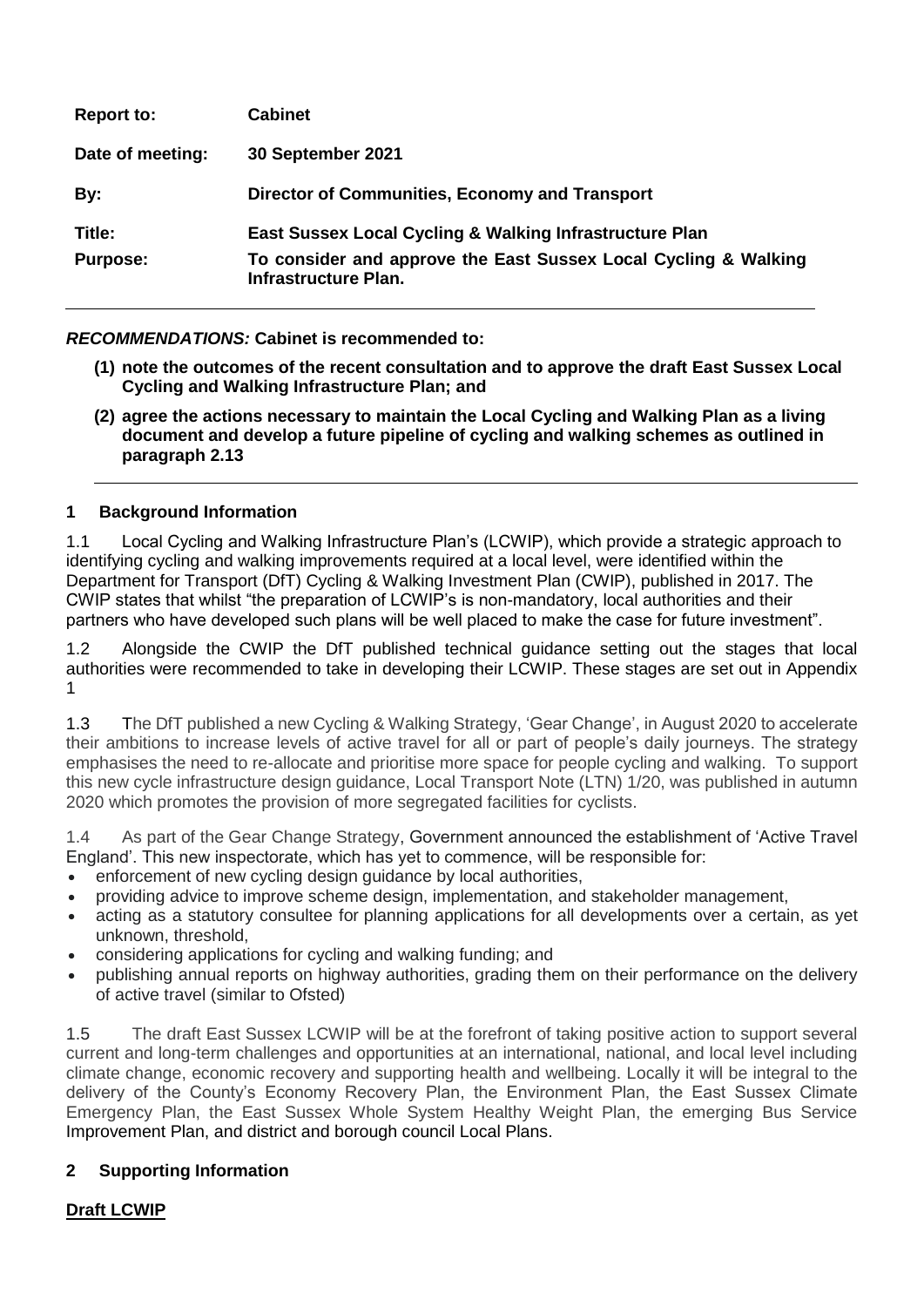2.1 East Sussex's Local Cycling and Walking Infrastructure Plan (LCWIP) has been developed in accordance with the Government's guidance set out in Appendix 1 and establishes an ambitious proposed network of preferred cycling and walking routes and measures in specific areas of the County. The DfT recommends that LCWIP's must be focussed on areas where there is the greatest propensity to increase levels of cycling and walking. Consequently, the draft LCWIP focusses on the coastal strip and larger market towns, with the greatest priority on the coastal strip. The broad geographical areas covered are outlined in Appendix 2.

2.2 The routes within each of the geographical areas were identified by working in partnership with Sustrans, who were appointed to undertake site assessments on the Council's behalf, the local district and borough councils as well as engagement with local cycling, walking and access groups.

2.3 It is important to note that the LCWIP will be an evolutionary plan and should therefore be treated as a 'live document'. The proposed cycling and walking networks indicated in the plan outline the potential alignment of a route or a measure at an early feasibility stage and should not be considered as detailed proposals. The delivery of the plan is dependent on East Sussex County Council and their partners ability to seek and secure funding to both develop and deliver future schemes. Once funding is secured for specific schemes these will then be subject to local consultation with members and the public before progressing to implementation.

2.4 The plan also recognises that people will often only change how they travel if it is convenient and easy, and that providing training, information and initiatives can help people to make this change. The plan outlines how working with our key partners, we will deliver active travel programmes which are linked with the infrastructure measures coming forward.

### **Consultation on draft LCWIP**

2.5 The draft LCWIP was subject to a consultation with key stakeholders in summer 2020 and with the public in autumn 2020. As a result of the Covid 19 pandemic, this was undertaken through remote meetings with key stakeholders and an online consultation with the public, which received 836 responses.

### 2.6 The **key results which arose from the consultation questions** were:

- $\bullet$  High proportion of respondents agree with the geographic extent of the plan  $-72\%$
- Respondents reported that the highest proportion of trips undertaken by cycling and walking were usually for leisure 42%, 15% cycling – to access employment, 32% walking – for shopping trips.
- Highest proportion of barriers to people choosing to cycle and walk focussed on safety issues busy roads, quality of routes, feeling unsafe, difficult junctions to cross.
- Measures considered the most important to encourage cycling and walking include direct cycle routes to destinations, for both cycling and walking - segregated routes from other modes of travel and greater and separate priority for both pedestrian and cyclists at junctions and crossings, also traffic free spaces in towns and neighbourhoods and initiatives to encourage walking.
- **General issues raised** by respondents:
	- o **Strategy** not in alignment with recent DfT guidance, needs greater consideration of disabled people's needs, links should be made to local plan development sites, the plan should be linked to adjoining authority LCWIP's.
	- o **Infrastructure & scheme delivery** shared cycling and walking schemes are generally not supported, road space should not be allocated to active travel due to the risk of causing increased congestion, would like to see more traffic calming and 20mph speed limits, consideration should be given to equestrian users.
	- o **Safety & training**  greater regulation of cyclists, greater training for drivers in relation to consideration of cyclists, more cycle training for people of all ages.
	- o **Document specifics**  maps difficult to read and document too long.
- **Concerns raised in relation to specific geographic locations within the draft LCWIP** were highlighted as following:
	- o A259 Newhaven Rottingdean concerns about the re-allocation of road space to cycling and walking infrastructure on this corridor.
	- $\circ$  Croft Road, Crowborough concerns raised about the options for pedestrianisation and impact on potential bus routeing/bus stop access, deliveries, and traffic flow displacement.
	- $\circ$  Broad Street, Seaford concerns raised about potential pedestrianisation and impact on access for deliveries to shops and businesses.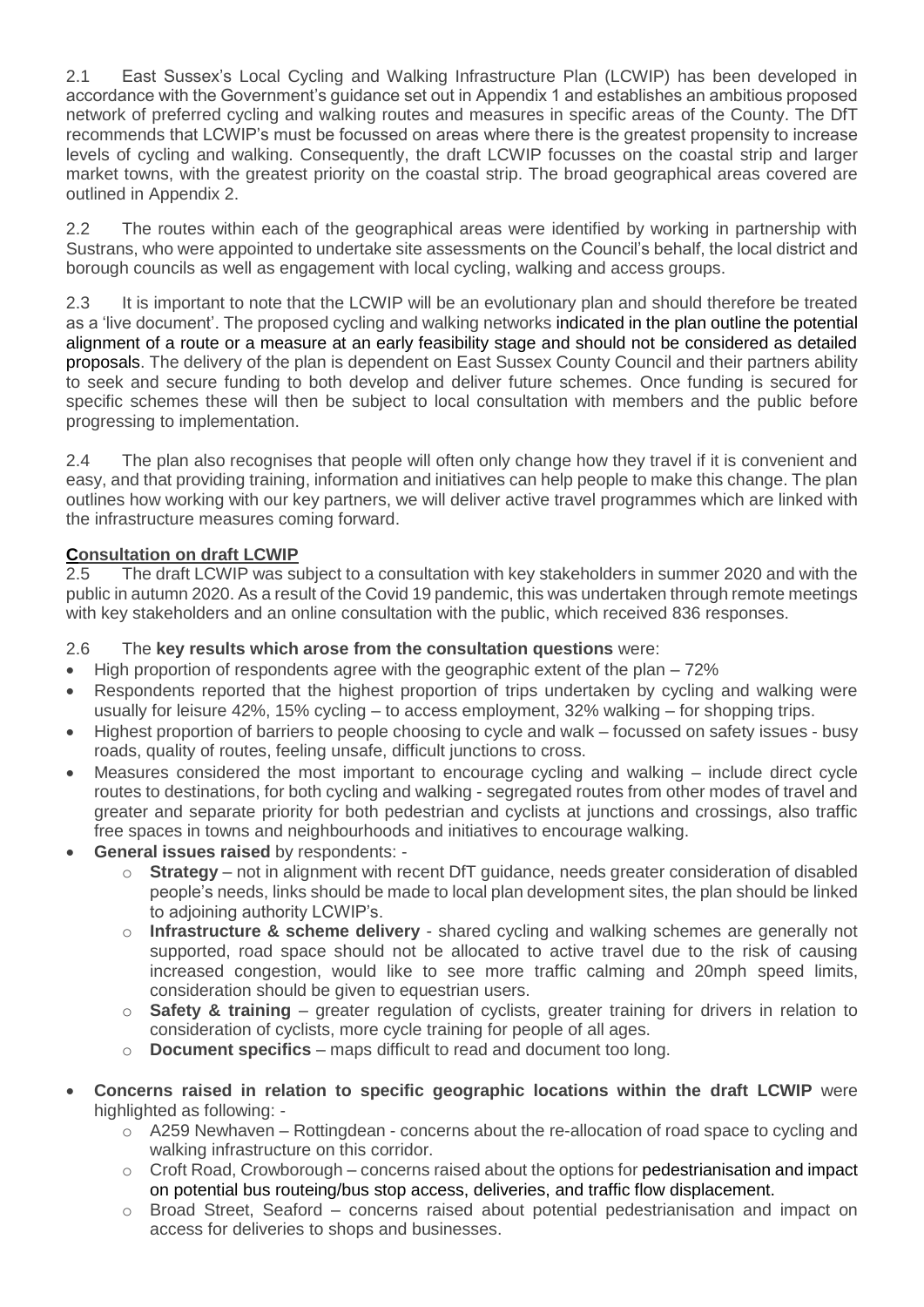## **Updates to the draft LCWIP following the consultation**

2.7 Most of the consultation responses received were focussed on detailed comments related to individual schemes. These will be considered as the development of schemes come forward. However, many of the general responses raised formed under several similar themes which has enabled officers to make some updates to the plan, particularly to re-emphasise some of the existing information which respondents felt was not clear enough in the plan. A summary of the updates to the final draft LCWIP are: -

- **Greater emphasis on walking** reference to this included in the 'What Next'? section demonstrating ESCC commitment to review this, especially as part of potential new schemes which will look to reallocate more space for walking and cycling.
- **Links to Local Plans** greater emphasis on how the LCWIP will link with local plan development and the potential funding associated with this.
- **.** Links with Neighbourhood Plans (NP's) greater information included on how the LCWIP links with NP's, especially for more rural areas.
- **Inclusion of schemes that meet with new government strategies and guidance (Gear Change Strategy & LTN 1/20)** – updates to existing section 'What Next?' to re-emphasise ESCC's commitment to review the opportunities to include future schemes as part of the LCWIP, which re-allocate road space within neighbourhoods, town centres, outside of schools etc. to enable more people to walk and cycle and to investigate potential locations in the county where segregated cycle routes may be feasible. Also highlighted that ESCC is already reviewing all programmed new cycle infrastructure schemes against LTN 1/20 and integrating the design guidance where this is feasible.
- **Electric cycles, e-cargo bikes, and cycle parking (especially for electric cycles)** reference to this included within the 'What Next'? section.
- **Consideration to people with physical and hidden disabilities –** this is already included but emphasis is strengthened on how specific needs will be considered at the scheme design phase and that appropriate groups will be engaged with from the outset.
- **Links with leisure and tourism and open space –** greater emphasis on this is included within specific geographic areas and specific routes highlighted. However, acknowledgement is given that additional work will need to be undertaken to identify this, subject to funding.
- **Inclusion of maintenance for footways/cycleways–** this has been re-emphasised and an acknowledgement that more work will follow to enhance this aspect of the plan.
- **Funding the LCWIP –** whilst a section is already included, more information included up front in the document and refers readers to the relevant section.

A full summary of the consultation outcomes is outlined in Appendix 3 and a copy of the LCWIP is included in Appendix 4.

### **Key delivery challenges**

2.8 Apart from the specific geographic locations noted in paragraph 2.6, the key delivery challenges will be: -

- The new government active travel strategy 'Gear Change' and 'Cycle Infrastructure guidance LTN 1/20', is recommending that local authorities re-allocate more road space for schemes which support more people cycling and walking. This is causing conflict between all user groups, with cycling groups lobbying for segregated cycle routes, people driving not wanting to see road space removed and access groups raising concerns about sharing space with people cycling. Therefore, it needs to be acknowledged that achieving full consensus on future scheme designs that embrace the new strategy and guidance will be challenging and likely impossible.
- ESCC is already reviewing all programmed new cycle infrastructure schemes against LTN 1/20 and integrating the design guidance where this is feasible. The challenge is that the guidance is significantly more suited to more urban and metropolitan areas, which the DfT has admitted. Therefore, where local authorities cannot conform to the guidance this can be departed from and funding is still likely to be awarded, subject to a robust case being developed to demonstrate the reasons for this. This is likely to be applicable to ESCC, where we often struggle with limited physical space for schemes or managing the restrictions of environmental designations and settlements being historic in nature.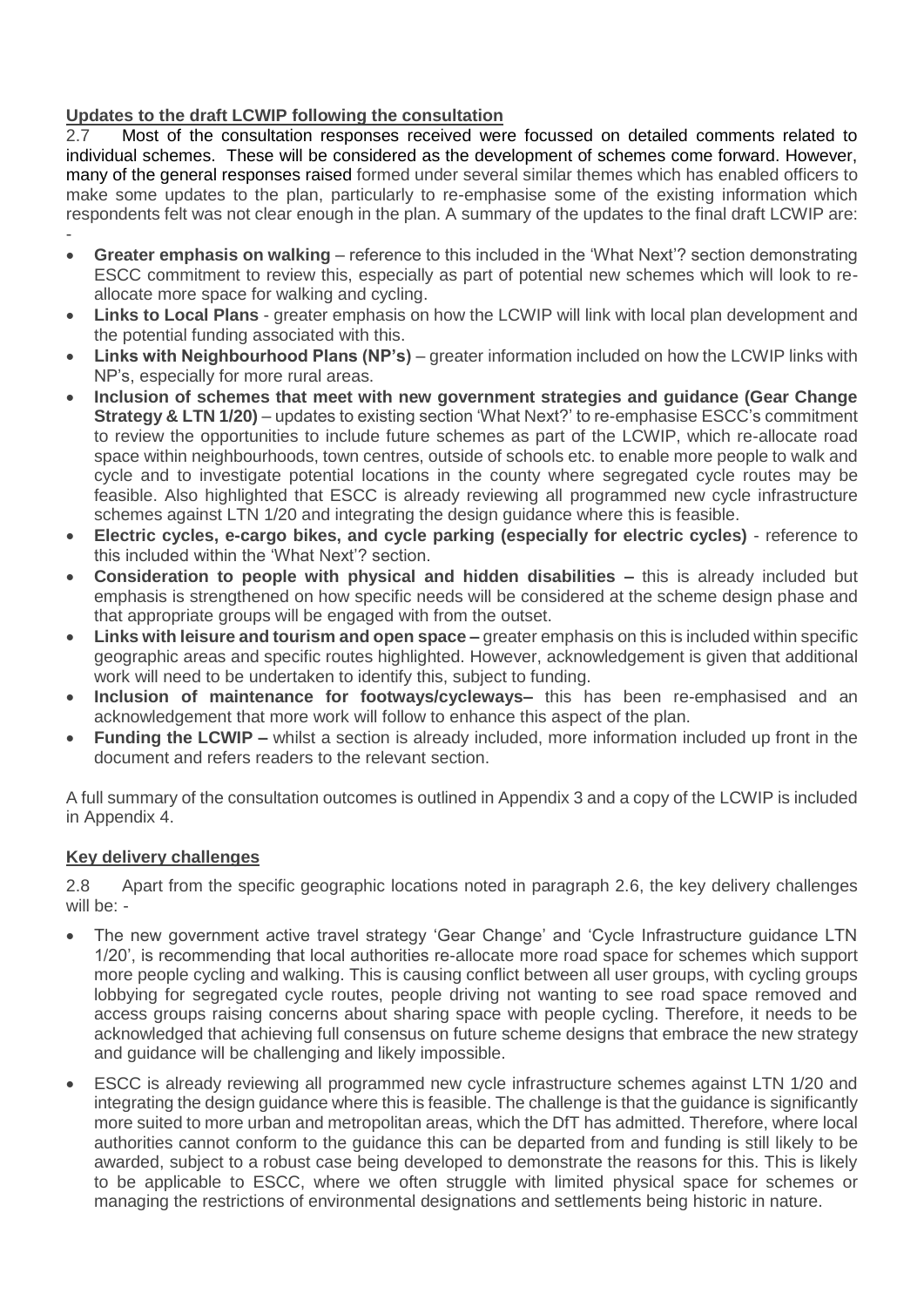## **Funding for Cycling and Walking**

2.9 To support the delivery of its Gear Change' strategy, Government has allocated £2bn of 'Active Travel Funding' (both revenue and capital) over the next four years.

2.10 Revenue funding, to support the development of LCWIP's and to deliver cycling and walking initiatives in 2021/22 has been allocated to all local authorities. Following the submission of an application earlier this year, ESCC has secured £219,774 of revenue funding to deliver a programme of cycling and walking initiatives this financial year including active steps with workplaces and communities, cycle/electric cycle hire, 'walk once a week' programme' with schools and further development to the ESCC Cycle Hubs at Eastbourne & Peacehaven.

2.11 A key element of an LCWIP is the prioritised programme of infrastructure improvements for future investment which should be used to inform cycling and walking capital funding applications to Government (stage 5 in the development of the plan). ESCC has been invited to bid for capital funding in 2021/22 for spend by end March 2023. For East Sussex an application was submitted to Government in August 2021 to use these monies to support the delivery of Phase 1 of the Hailsham – Polegate – Eastbourne Movement & Access Corridor Scheme and Eastbourne Town Centre Movement & Access Package Phase 2a, both of which are prioritised schemes within the Eastbourne & South Wealden area of the LCWIP, with a bid request for £1.8m. The outcome of the application is expected in the autumn. It is expected that further applications to Government will need to be developed and submitted to Government to unlock the further three years of revenue and capital Active Travel Fund monies.

2.12 Despite the prioritisation towards more urban and larger settlements in East Sussex, the draft LCWIP recognises the importance of opportunities for cycling and walking trips within rural areas. Working with our key local partners, the draft LCWIP will also be used to seek and secure funding from a variety of sources to deliver the infrastructure and measures identified in the LCWIP. Aside from Government funding referred to in section 2.9, which will be more appropriate for funding schemes within the priority areas as they are able to demonstrate greater value for money**,** other potential sources for more rural areas could include our Capital Programme of Local Transport Improvements, development contributions, and other partners bidding for funding.

### **Future Actions**

2.13 In accordance with the DfT guidance, the LCWIP will be a 'live document' and will need to be regularly reviewed and updated. With the recent changes to national policy and guidance on cycling and walking, alongside the forthcoming review of the current East Sussex Local Transport Plan, and with consideration given to the responses to the LCWIP consultation in relation to this, further assessments with stakeholders will be undertaken to support the potential identification of further schemes for inclusion in the LCWIP from 2022/23, which:

- strengthen the walking element of the plan,
- potentially identify cycling schemes which align with the new government Local Transport Note (LTN) 1/20 'Cycle Infrastructure Design', and
- potentially include schemes which will provide greater priority for people cycling and walking within neighbourhoods or key centres.

2.14 In order to respond to calls for future funding, schemes will need to be affordable, designed and consulted on and the relevant permissions sought to develop a pipeline of deliverable schemes. This may also include the identification of more schemes which are in alignment with emerging guidance from the DfT on active travel.

### **3 Conclusion and Reasons for Recommendations**

3.1 The development of the first draft East Sussex LCWIP, in line with Government guidance, establishes the strategic approach to identifying and delivering cycling and walking measures and initiatives across the County. This will support the case for future revenue and capital Government funding for cycling and walking and help meet with future requirements placed on local authorities by the new Government inspectorate, 'Active Travel England'.